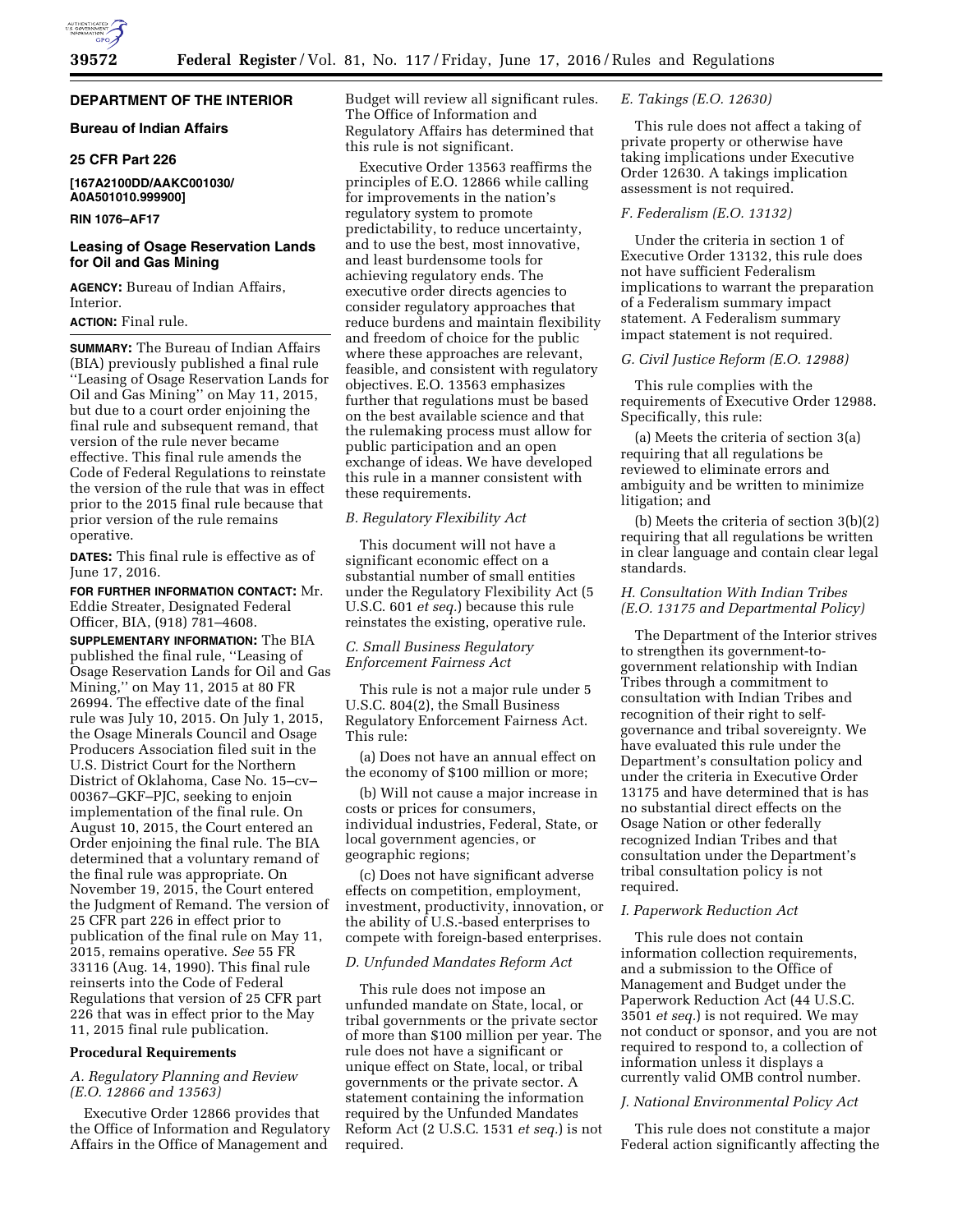quality of the human environment. A detailed statement under the National Environmental Policy Act of 1969 (NEPA) is not required because the rule is covered by a categorical exclusion. This rule is excluded from the requirement to prepare a detailed statement because it is a regulation of an administrative nature. (For further information, see 43 CFR 46.210(i).) We have also determined that the rule does not involve any of the extraordinary circumstances listed in 43 CFR 46.215 that would require further analysis under NEPA.

## *K. Effects on the Energy Supply (E.O. 13211)*

This rule is not a significant energy action under the definition in Executive Order 13211. A Statement of Energy Effects is not required.

#### *L. Clarity of This Regulation*

We are required by Executive Orders 12866 (section 1(b)(12)), and 12988 (section 3(b)(1)(B)), and 13563 (section 1(a)), and by the Presidential Memorandum of June 1, 1998, to write all rules in plain language. This means that each rule we publish must:

(a) Be logically organized;

(b) Use the active voice to address readers directly;

(c) Use common, everyday words and clear language rather than jargon;

(d) Be divided into short sections and sentences; and

(e) Use lists and tables wherever possible.

If you feel that we have not met these requirements, send us comments by one of the methods listed in the **ADDRESSES** section. To better help us revise the rule, your comments should be as specific as possible. For example, you should tell us the numbers of the sections or paragraphs that you find unclear, which sections or sentences are too long, the sections where you think lists or tables would be useful, etc.

#### *M. Administrative Procedure Act*

Section 553(b) of the Administrative Procedure Act (APA) provides that, when an agency for good cause finds that ''notice and public procedure . . . are impracticable, unnecessary, or contrary to the public interest,'' the agency may issue a rule without providing notice and an opportunity for public comment. BIA finds that there is good cause to promulgate this rule without providing for public comment because the final rule published in May 2015 never took effect and the rule being published today remains the operative rule. Accordingly, it would serve no purpose to provide an

opportunity for public comment on this rule. Thus, notice and public comment is impracticable and unnecessary.

#### **List of Subjects in 25 CFR Part 226**

#### Indians—lands.

For the reasons stated in the preamble, the Department of the Interior, Bureau of Indian Affairs, amends Title 25 of the Code of Federal Regulations by revising part 226 to read as follows:

# **PART 226—LEASING OF OSAGE RESERVATION LANDS FOR OIL AND GAS MINING**

Sec.

226.1 Definitions.

#### **Leasing Procedure, Rental and Royalty**

# 226.2 Sale of leases.<br>226.3 Surrender of l

- 226.3 Surrender of lease.<br>226.4 Form of nayment
- 226.4 Form of payment.<br>226.5 Leases subject to c
- 226.5 Leases subject to current regulations.<br>226.6 Bonds.
- 226.6 Bonds.<br>226.7 Provisi
- Provisions of forms made a part of the regulations.
- 226.8 Corporation and corporate information.
- 226.9 Rental and drilling obligations.
- 226.10 Term of lease.<br>226.11 Rovalty payme
- Royalty payments.
- 226.12 Government reserves right to purchase oil.
- 226.13 Time of royalty payments and reports.
- 226.14 Contracts and division orders.
- 226.15 Unit leases, assignments and related instruments.

## **Operations**

- 226.16 Commencement of operations.
- 226.17 How to acquire permission to begin operations on a restricted homestead allotment.
- 226.18 Information to be given surface owners prior to commencement of drilling operations.
- 226.19 Use of surface of land.
- 226.20 Settlement of damages claimed.
- 226.21 Procedure for settlement of damages claimed.
- 226.22 Prohibition of pollution.
- 226.23 Easements for wells off leased
- premises.
- 226.24 Lessee's use of water.<br>226.25 Gas well drilled by oi
- Gas well drilled by oil lessees and vice versa.
- 226.26 Determining cost of well.
- 226.27 Gas for operating purposes and tribal use.

#### **Cessation of Operations**

- 226.28 Shutdown, abandonment, and plugging of wells.
- 226.29 Disposition of casings and other improvements.

#### **Requirements of Lessees**

- 226.30 Lessees subject to Superintendent's orders; books and records open to inspection.
- 226.31 Lessee's process agents.
- 226.32 Well records and reports.
- 226.33 Line drilling.
- 226.34 Wells and tank batteries to be .marked<br>226.35 For
- Formations to be protected.
	- 226.36 Control devices<br>226.37 Waste of oil and
- Waste of oil and gas.
- 226.38 Measuring and storing oil.
- 226.39 Measurement of gas. 226.40 Use of gas for lifting oil.
- 226.41 Accidents to be reported.

#### **Penalties**

- 226.42 Penalty for violation of lease terms. 226.43 Penalties for violation of certain
- operating regulations.

#### **Appeals and Notices**

- 226.44 Appeals.
- 226.45 Notices.
- 226.46 Information collection.

**Authority:** Sec. 3, 34 Stat. 543; secs. 1, 2, 45 Stat. 1478; sec. 3, 52 Stat. 1034, 1035; sec. 2(a), 92 Stat. 1660.

# **§ 226.1 Definitions.**

As used in this part 226, terms shall have the meanings set forth in this section.

(a) *Secretary* means the Secretary of the Interior or his authorized representative acting under delegated authority.

(b) *Osage Tribal Council* means the duly elected governing body of the Osage Nation or Tribe of Indians of Oklahoma vested with authority to lease or take other actions on oil and gas mining pertaining to the Osage Mineral Estate.

(c) *Superintendent* means the Superintendent of the Osage Agency, Pawhuska, Oklahoma, or his authorized representative acting under delegated authority.

(d) *Oil lessee* means any person, firm, or corporation to whom an oil mining lease is made under the regulations in this part.

(e) *Gas lessee* means any person, firm, or corporation to whom a gas mining lease is made under the regulations in this part.

(f) *Oil and gas lessee* means any person, firm, or corporation to whom an oil and gas mining lease is made under the regulations in this part.

(g) *Primary term* means the basic period of time for which a lease is issued during which the lease contract may be kept in force by payment of rentals.

(h) *Major purchaser* means any one of the minimum number of purchasers taking 95 percent of the oil in Osage County, Oklahoma. Any oil purchased by a purchaser from itself, its subsidiaries, partnerships, associations, or other corporations in which it has a financial or management interest shall be excluded from the determination of a major purchaser.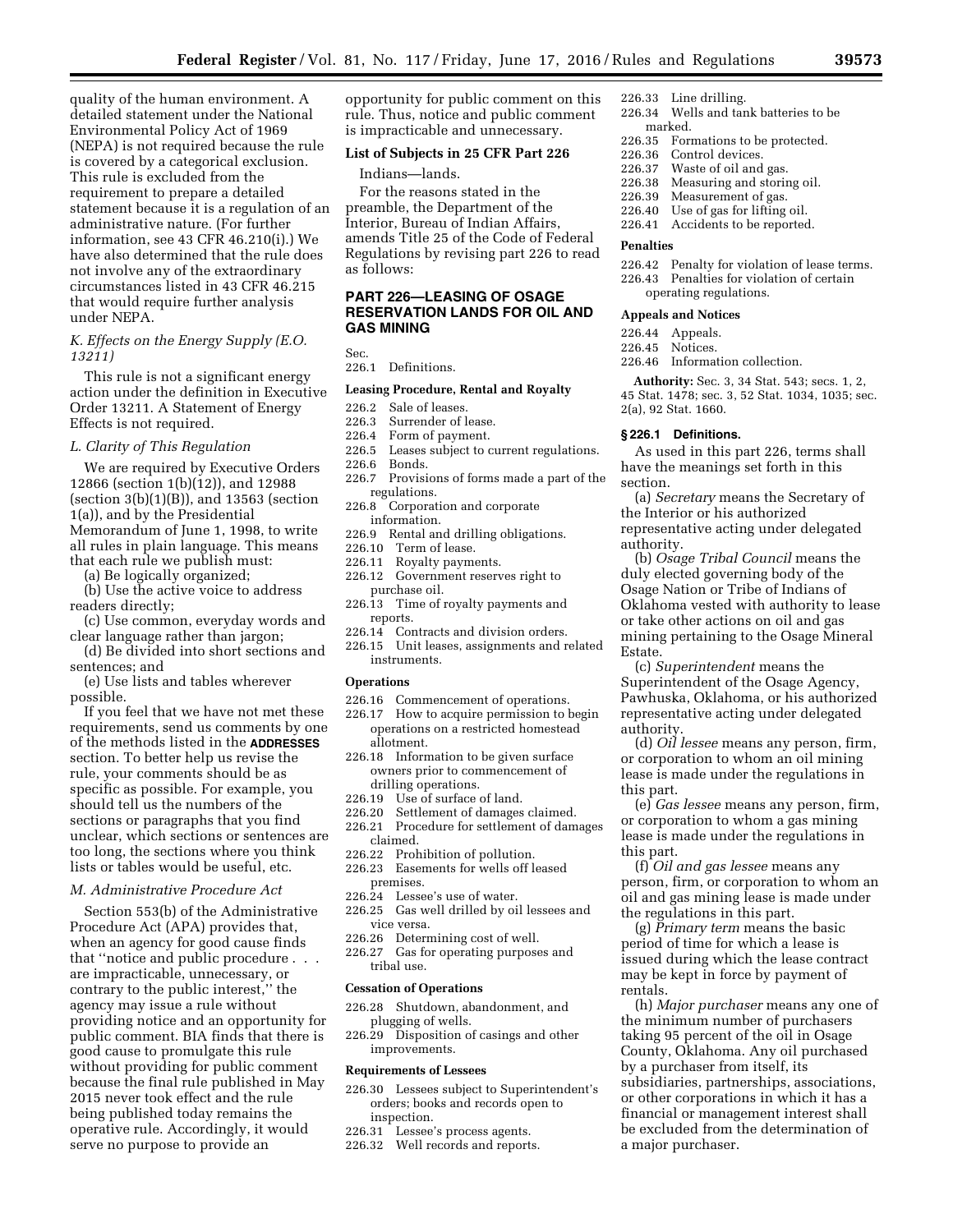(i) *Casinghead gas* means gas produced from an oil well as a consequence of oil production from the same formation.

(j) *Natural gas* means any fluid, either combustible or noncombustible, recovered at the surface in the gaseous phase and/or hydrocarbons recovered at the surface as liquids which are the result of condensation caused by reduction of pressure and temperature of hydrocarbons originally existing in a reservoir in the gaseous phase.

(k) *Authorized representative of an oil lessee, gas lessee, or oil and gas lessee*  means any person, group, or groups of persons, partnership, association, company, corporation, organization or agent employed by or contracted with a lessee or any subcontractor to conduct oil and gas operations or provide facilities to market oil and gas.

(l) *Oil well* means any well which produces one (1) barrel or more of crude petroleum oil for each 15,000 standard cubic feet of natural gas.

(m) *Gas well* means any well which:

(1) Produces natural gas not associated with crude petroleum oil at the time of production or

(2) Produces more than 15,000 standard cubic feet of natural gas to each barrel of crude petroleum oil from the same producing formation.

# *Leasing Procedure, Rental and Royalty*

#### **§ 226.2 Sale of leases.**

(a) Written application, together with any nomination fee, for tracts to be offered for lease shall be filed with the Superintendent.

(b) The Superintendent, with the consent of the Osage Tribal Council, shall publish notices for the sale of oil leases, gas leases, and oil and gas leases to the highest responsible bidder on specific tracts of the unleased Osage Mineral Estate. The Superintendent may require any bidder to submit satisfactory evidence of his good faith and ability to comply with all provisions of the notice of sale. Successful bidders must deposit with the Superintendent on day of sale a check or cash in an amount not less than 25 percent of the cash bonus offered as a guaranty of good faith. Any and all bids shall be subject to the acceptance of the Osage Tribal Council and approval of the Superintendent. Within 20 days after notification of being the successful bidder, and said bidder must submit to the Superintendent the balance of the cash bonus, a \$10 filing fee, and the lease in completed form. The Superintendent may extend the time for the completion and submission of the lease form, but no extension shall be granted for remitting

the balance of moneys due. If the bidder fails to pay the full cash consideration within said period or fails to file the completed lease within said period or extention thereof, or if the lease is rejected through no fault of the Osage Tribal Council or the Superintendent, 25 percent of the cash bonus bid will be forfeited for the use and benefits of the Osage Tribe. The Superintendent may reject a lease made on an accepted bid, upon evidence satisfactory to him of collusion, fraud, or other irregularity in connection with the notice of sale. The Superintendent may approve oil leases, gas leases, and oil and gas leases made by the Osage Tribal Council in conformity with the notice of sale, regulations in this part, bonds, and other instruments required.

(c) Each oil and/or gas lease and activities and installations associated therewith subject to these regulations shall be assessed and evaluated for its environmental impact prior to its approval by the Superintendent.

(d) Lessee shall accept a lease with the understanding that a mineral not covered by his lease may be leased separately.

(e) No lease, assignment thereof, or interest therein will be approved to any employee or employees of the Government and no such employee shall be permitted to acquire any interest in leases covering the Osage Mineral Estate by ownership of stock in corporations having leases or in any other manner.

(f) The Osage Tribal Council may utilize the following procedures among others, in entering into a mining lease. A contract may be entered into through competitive bidding as outlined in § 226.2(b), negotiation, or a combination of both. The Osage Tribal Council may also request the Superintendent to undertake the preparation, advertisement and negotiation. The Superintendent may approve any such contract made by the Osage Tribal Council.

#### **§ 226.3 Surrender of lease.**

Lessee may, with the approval of the Superintendent and payment of a \$10 filing fee, surrender all or any portion of any lease, have the lease cancelled as to the portion surrendered and be relieved from all subsequent obligations and liabilities. If the lease, or portion being surrendered, is owned in undivided interests by more than one party, then all parties shall join in the application for cancellation: *Provided,* That if this lease has been recorded, Lessee shall execute a release and record the same in the proper office. Such surrender shall not entitle Lessee to a refund of the

unused portion of rental paid in lieu of development, nor shall it relieve Lessee and his sureties of any obligation and liability incurred prior to such surrender: *Provided further,* That when there is a partial surrender of any lease and the acreage to be retained is less than 160 acres or there is a surrender of a separate horizon, such surrender shall become effective only with the consent of the Osage Tribal Council and approval of the Superintendent.

#### **§ 226.4 Form of payment.**

Sums due under a lease contract and/ or the regulations in this part shall be paid by cash or check made payable to the Bureau of Indian Affairs and delivered to the Osage Agency, Pawhuska, Oklahoma 74056. Such sums shall be a prior lien on all equipment and unsold oil on the leased premises.

## **§ 226.5 Leases subject to current regulations.**

Leases issued pursuant to this part shall be subject to the current regulations of the Secretary, all of which are made a part of such leases: *Provided,*  That no amendment or change of such regulations made after the approval of any lease shall operate to affect the term of the lease, rate of royalty, rental, or acreage unless agreed to by both parties and approved by the Superintendent.

## **§ 226.6 Bonds.**

Lessees shall furnish with each lease a corporate surety bond acceptable to the Superintendent as follows:

(a) A bond on Form D shall be filed with each lease submitted for approval. Such bond shall be in an amount of not less than \$5,000 for each quarter section or fractional quarter section covered by said lease: *Provided, however,* That one bond in the penal sum or not less than \$50,000 may be filed on Form G covering all oil, gas and combination oil and gas leases not in excess of 10,240 acres to which Lessee is or may become a party.

(b) In lieu of the bonds required under paragraph (a) of this section, a bond in the penal sum of \$150,000 may be filed on Form 5–5438 for full nationwide coverage of all leases, without geographic or acreage limitation, to which the Lessee is or may become a party.

(c) A bond on Form H shall be filed in an amount of not less than \$5,000 covering a lease acquired through assignment where the assignee does not have a collective bond on form G or nationwide bond, or the corporate surety does not execute its consent to remain bound under the original bond given to secure the faithful performance of the terms and conditions of the lease.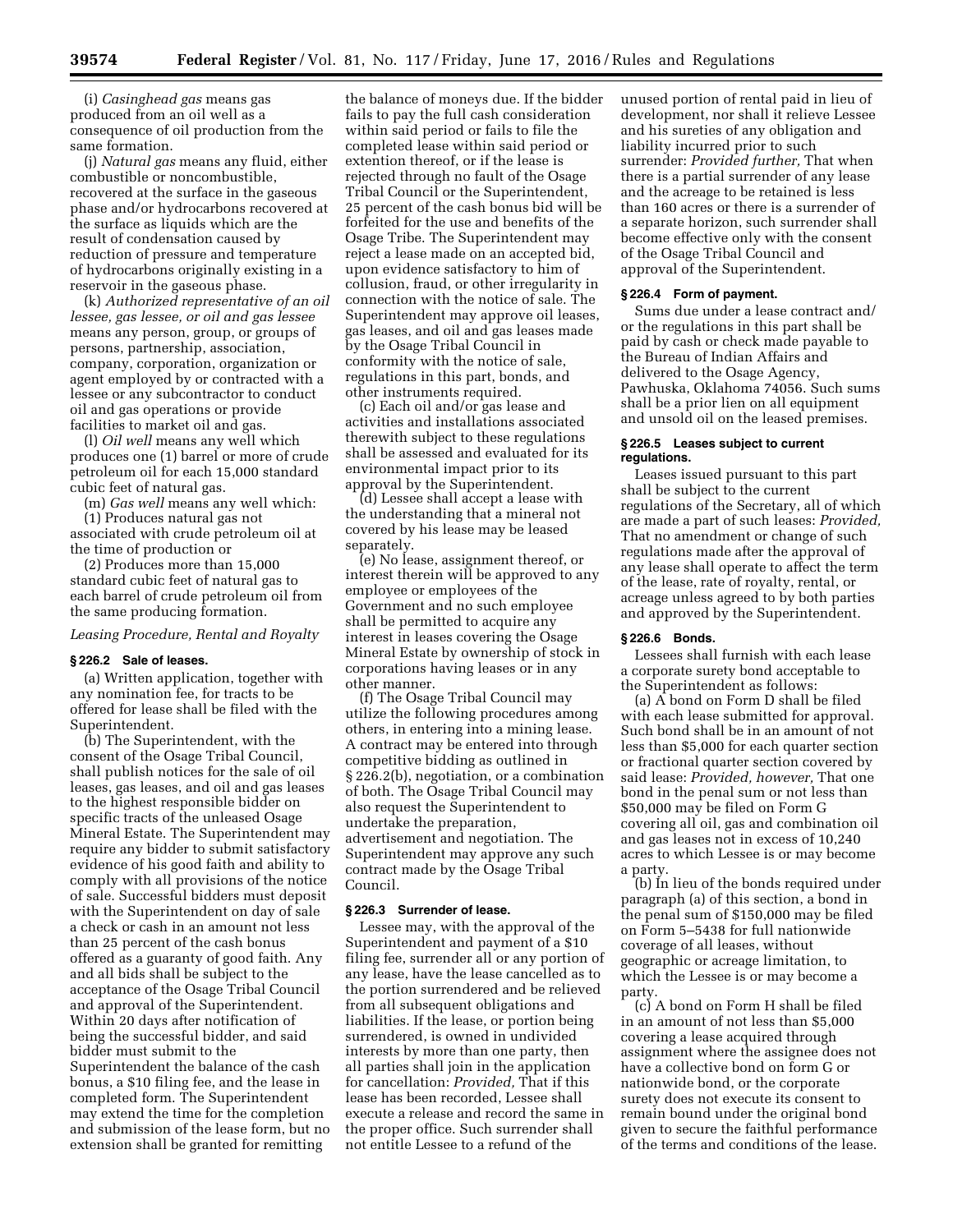(d) The right is specifically reserved to increase the amount of bonds prescribed in paragraphs (a) and (c) of this section in any particular case when the Superintendent deems it proper. The nationwide bond may be increased at any time in the discretion of the Secretary.

## **§ 226.7 Provisions of forms made a part of the regulations.**

Leases, assignments, and supporting instruments shall be in the form prescribed by the Secretary, and such forms are hereby made a part of the regulations.

#### **§ 226.8 Corporation and corporate information.**

(a) If the applicant for a lease is a corporation, it shall file evidence of authority of its officers to execute papers; and with its first application it shall also file a certified copy of its Articles of Incorporation and, if foreign to the State of Oklahoma, evidence showing compliance with the corporation laws thereof.

(b) Whenever deemed advisable the Superintendent may require a corporation to file any additional information necessary to carry out the purpose and intent of the regulations in this part, and such information shall be furnished within a reasonable time.

# **§ 226.9 Rental and drilling obligations.**

(a) Oil leases, gas leases, and combination oil and gas leases. Unless Lessee shall complete and place on production a well producing and selling oil and/or gas in paying quantities on the land embraced within the lease within 12 months from the date of approval of the lease, or as otherwise provided in the lease terms, or 12 months from the date the Superintendent consents to drilling on any restricted homestead selection, the lease shall terminate unless rental at the rate of not less than \$1 per acre for an oil or gas lease, or not less than \$2.00 per acre for a combination oil and gas lease, shall be paid before the end of the first year of the lease. The lease may also be held for the remainder of its primary term without drilling upon payment of the specified rental annually in advance, commencing with the second lease year. The lease shall terminate as of the due date of the rental unless such rental shall be received by the Superintendent, or shall have been mailed as indicated by postmark on or before said date. The completion of a well producing in paying quantities shall, for so long as such production continues, relieve Lessee from any further payment of rental, except that

should such production cease during the primary term the lease may be continued only during the remaining primary term of the lease by payment of advance rental which shall commence on the next anniversary date of the lease. Rental shall be paid on the basis of a full year and no refund will be made of advance rental paid in compliance with the regulations in this part: *Provided,* That the Superintendent in his discretion may order further development of any leased acreage or separate horizon if, in his opinion, a prudent operator would conduct further development. If Lessee refuses to comply, the refusal will be considered a violation of the lease terms and said lease shall be subject to cancellation as to the acreage or horizon the further development of which was ordered: *Provided further,* That the Superintendent may impose restrictions as to time of drilling and rate of production from any well or wells when in his judgment, such action may be necessary or proper for the protection of the natural resources of the leased land and the interests of the Osage Tribe. The superintendent may consider, among other things, Federal and Oklahoma laws regulating either drilling or production. If a lessee holds both an oil lease and a gas lease covering the same acreage, such lessee is subject to the provisions of this section as to both the oil lease and the gas lease.

(b) The Superintendent may, with the consent of and under terms approved by the Osage Tribal Council, grant an extension of the primary term of a lease on which the actual drilling of a well shall have commenced within the term thereof or for the purpose of enabling Lessee to obtain a market for his oil and/ or gas production.

#### **§ 226.10 Term of lease.**

Leases issued hereunder shall be for a primary term as established by the Osage Tribal Council, approved by the Superintendent, and so stated in the notice of sale of such leases and so long thereafter as the minerals specified are produced in paying quantities.

#### **§ 226.11 Royalty payments.**

(a) *Royalty on oil*—(1) *Royalty rate.*  Lessee shall pay or cause to be paid to the Superintendent, as royalty, the sum of not less than 162/3 percent of the gross proceeds from sales after deducting the oil used by Lessee for development and operation purposes on the lease: *Provided,* That when the quantity of oil taken from all the producing wells on any quarter-section or fraction thereof, according to the public survey, during any calendar

month is sufficient to average one hundred or more barrels per active producing well per day the royalty on such oil shall be not less than 20 percent. The Osage Tribal Council may, upon presentation of justifiable economic evidence by Lessee, agree to a revised royalty rate subject to approval by the Superintendent, applicable to additional oil produced from a lease or leases by enhanced recovery methods, which rate shall not be less than 121/2 percent of the gross proceeds from sale of oil produced by enhanced recovery processes, other than gas injection, after deducting the oil used by Lessee for development and operating purposes on the lease or leases.

(2) Unless the Osage Tribal Council, with approval of the Secretary, shall elect to take the royalty in kind, payment is owing at the time of sale or removal of the oil, except where payments are made on division orders, and settlement shall be based on the actual selling price, but at not less than the highest posted price by a major purchaser (as defined in § 226.1(h)) in Osage County, Oklahoma, who purchases production from Osage oil leases.

(3) Royalty in kind. Should Lessor, with approval of the Secretary, elect to take the royalty in kind, Lessee shall furnish free storage for royalty oil for a period not to exceed 60 days from date of production after notice of such election.

(b) *Royalty on gas*—(1) *Oil lease.* All casinghead gas shall belong to the oil Lessee subject to any rights under existing gas leases. All casinghead gas removed from the lease from which it is produced shall be metered unless otherwise approved by the Superintendent and be subject to a royalty of not less than 162/3 percent of the market value of the gas and all products extracted therefrom, less a reasonable allowance for manufacture or processing. If an oil Lessee supplies casinghead gas produced from one lease for operation and/or development of other leases, either his/hers or others, a royalty of not less than 162/3 percent shall be paid on the market value of all casinghead gas so used. All casinghead gas not utilized by the oil Lessee may, with the approval of the Superintendent, be utilized or sold by the gas Lessee, subject to the prescribed royalty of not less than 162/3 percent of the market value.

(2) *Gas lease.* Lessee shall pay a royalty of not less than 162/3 percent of the market value of all natural gas and products extracted therefrom produced and sold from his lease. Natural gas used in the reasonable and prudent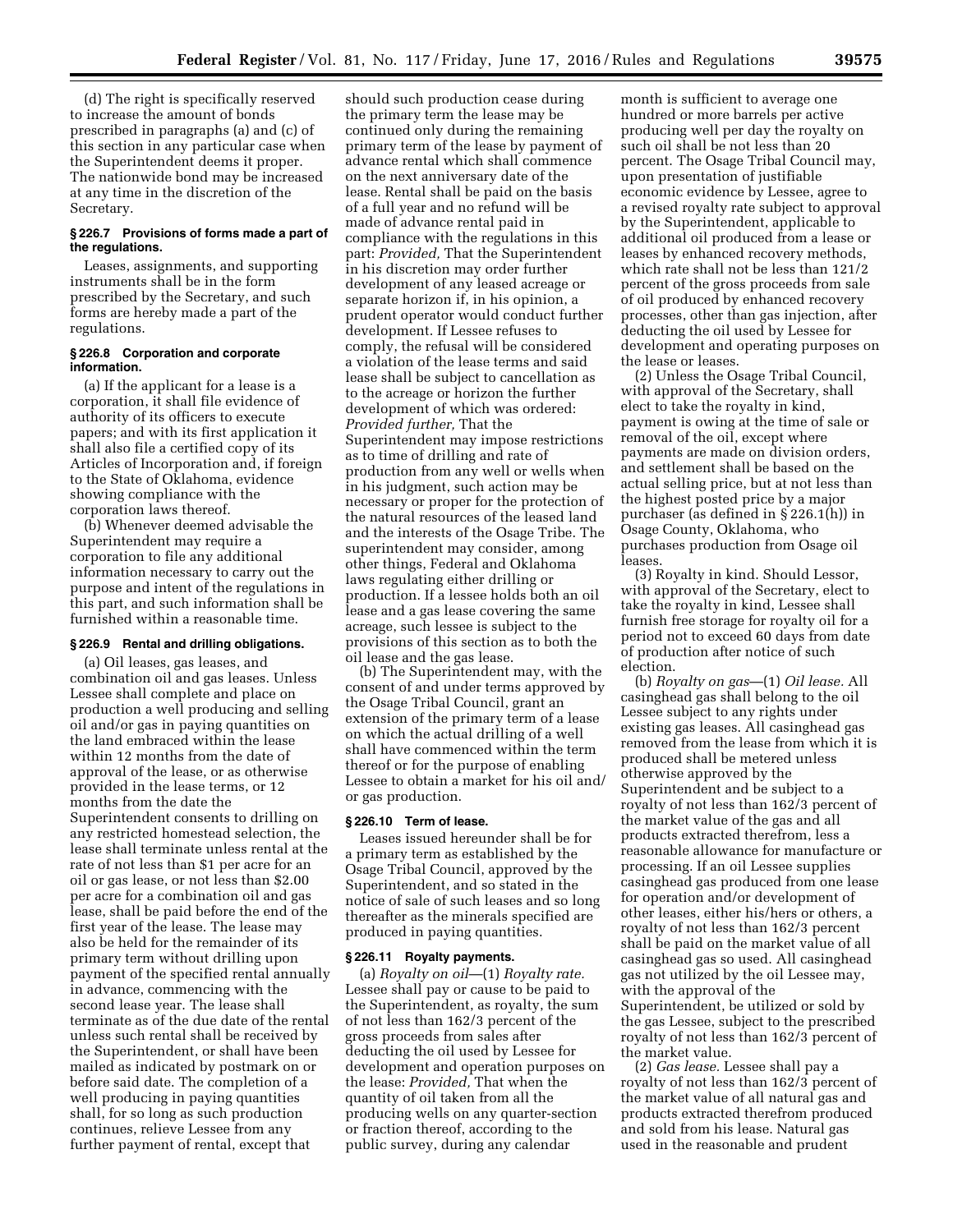operation and development of said lease shall be exempted from royalty payment.

(3) *Combination oil and gas lease.*  Lessee shall pay royalty as provided in paragraphs (b)(1) and (2) of this section.

(c) *Minimum royalty.* In no event shall the royalty paid from producing leases during any year be less than an amount equal to the annual rental specified for the lease. Any underpayment of minimum royalty shall be due and payable within 45 days following the end of the lease year. After the primary term, Lessee shall submit with his payment evidence that the lease is producing in paying quantities. The Superintendent is authorized to determine whether the lease is actually producing in paying quantities or has terminated for lack of such production. Payment for any underpayment not made within the time specified shall be subject to a late charge at the rate of not less than 11/2 percent per month for each month or fraction thereof until paid.

#### **§ 226.12 Government reserves right to purchase oil.**

Any of the executive departments of the U.S. Government shall have the option to purchase all or any part of the oil produced from any lease at not less than the highest posted price as defined in § 226.11.

#### **§ 226.13 Time of royalty payments and reports.**

(a) Royalty payments due may be paid by either purchaser or Lessee. Unless otherwise provided by the Osage Tribal Council and approved by the Superintendent, all payments shall be due by the 25th day of each month and shall cover the sales of the preceding month. Failure to make such payments shall subject Lessee or purchaser, whoever is responsible for royalty payment, to a late charge at the rate of not less than 11/2 percent for each month or fraction thereof until paid. The Osage Tribal Council, subject to the approval of the Superintendent, may waive the late charges.

(b) Lessee shall furnish certified monthly reports by the 25th of each following month covering all operations, whether there has been production or not, indicating therein the total amount of oil, natural gas, casinghead gas, and other products subject to royalty payment.

(c) Failure to remit payments or reports shall subject Lessee to further penalties as provided in §§ 226.42 and 226.43 and shall subject the division order to cancellation.

#### **§ 226.14 Contracts and division orders.**

(a) Lessee may enter into division orders or contracts with the purchasers of oil, gas, or derivatives therefrom which will provide for the purchaser to make payment of royalty in accordance with his lease: *Provided,* That such division orders or contracts shall not relieve Lessee from responsibility for the payment of the royalty should the purchaser fail to pay. No production shall be removed from the leased premises until a division order and/or contract and its terms are approved by the Superintendent: *Provided further,*  That the Superintendent may grant temporary permission to run oil or gas from a lease pending the approval of a division order or contract. Lessee shall file a certified monthly report and pay royalty on the value of all oil and gas used off the premises for development and operating purposes. Lessee shall be responsible for the correct measurement and reporting of all oil and/or gas taken from the leased premises.

(b) Lessee shall require the purchaser of oil and/or gas from his/her lease or leases to furnish the Superintendent, no later than the 25th day of each month, a statement reporting the gross barrels of oil and/or gross Mcf of gas sold during the preceding month. The Superintendent may authorize an extension of time, not to exceed 10 days, for furnishing this statement.

# **§ 226.15 Unit leases, assignments and related instruments.**

(a) *Unitization of leases.* The Osage Tribal Council and Lessee or Lessees, may, with the approval of the Superintendent, unitize or merge, two or more oil or oil and gas leases into a unit or cooperative operating plan to promote the greatest ultimate recovery of oil and gas from a common source of supply or portion thereof embracing the lands covered by such lease or leases. The cooperative or unit agreement shall be subject to the regulations in this part and applicable laws governing the leasing of the Osage Mineral Estate. Any agreement between the parties in interest to terminate a unit or cooperative agreement as to all or any portion of the lands included shall be submitted to the Superintendent for his approval. Upon approval the leases included thereunder shall be restored to their original terms: *Provided,* That for the purpose of preventing waste and to promote the greatest ultimate recovery of oil and gas from a common source of supply or portion thereof, all oil leases, oil and gas leases, and gas leases issued heretofore and hereafter under the provisions of the regulations in this part shall be subject to any unit development plan affecting the leased lands that may be required by the Superintendent with the consent of the Osage Tribal Council, and which plan shall adequately protect the rights of all parties in interest including the Osage Mineral Estate.

(b) *Assignments.* Approved leases or any interest therein may be assigned or transferred only with the approval of the Superintendent. The assignee must be qualified to hold such lease under existing rules and regulations and shall furnish a satisfactory bond conditioned for the faithful performance of the covenants and conditions thereof. Lessee must assign either his entire interest in a lease or legal subdivision thereof, or an undivided interest in the whole lease: *Provided,* That when an assignment covers only a portion of a lease or covers interests in separate horizons such assignment shall be subject to both the consent of the Osage Tribal Council and approval of the Superintendent. If a lease is divided by the assignment of an entire interest in any part, each part shall be considered a separate lease and the assignee shall be bound to comply with all the terms and conditions of the original lease. A fully executed copy of the assignment shall be filed with the Superintendent within 30 days after the date of execution by all parties. If requested within the 30-day period, the Superintendent may grant an extension of 15 days. A filing fee of \$10 shall accompany each assignment.

(c) *Overriding royalty.* Agreements creating overriding royalties or payments out of production shall not be considered as an interest in a lease as such term is used in paragraph (b) of this section. Agreements creating overriding royalties or payments out of production are hereby authorized and the approval of the Department of the Interior or any agency thereof shall not be required with respect thereto, but such agreements shall be subject to the condition that nothing in any such agreement shall be construed as modifying any of the obligations of Lessee under his lease and the regulations in this part. All such obligations are to remain in full force and effect, the same as if free of any such royalties or payments. The existence of agreements creating overriding royalties or payments out of production, whether or not actually paid, shall not be considered in justifying the shutdown or abandonment of any well. Agreements creating overriding royalties or payments out of production need not be filed with the Superintendent unless incorporated in assignments or instruments required to be filed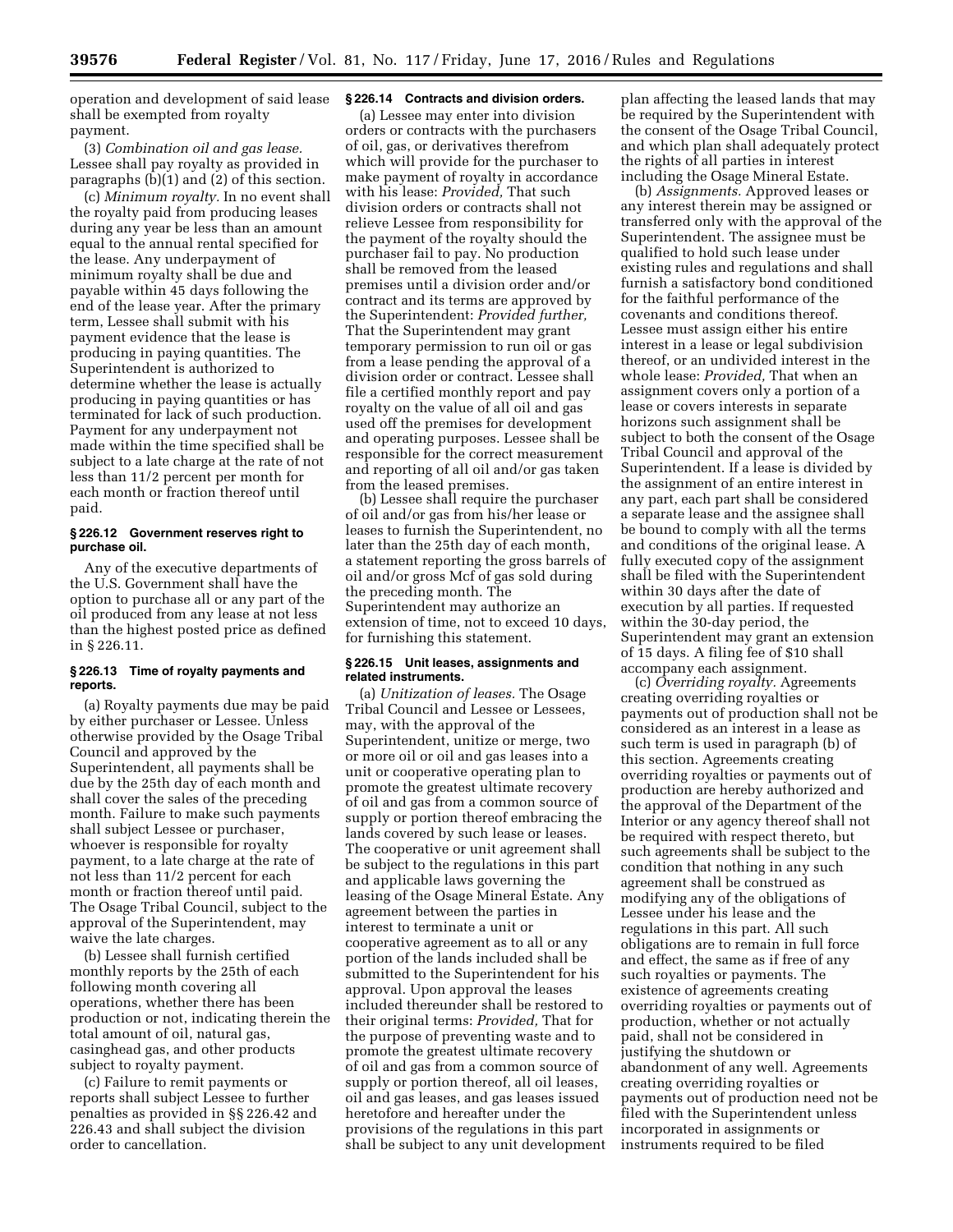pursuant to paragraph (b) of this section. An agreement creating overriding royalties or payment out of production shall be suspended when the working interest income per active producing well is equal to or less than the operational cost of the well, as determined by the Superintendent.

(d) *Drilling contracts.* The Superintendent is authorized to approve drilling contracts with a stipulation that such approval does not in any way bind the Department to approve subsequent assignments that may be provided for in said contracts. Approval merely authorizes entry on the lease for the purpose of development work.

(e) *Combining leases.* The lessee owning both an oil lease and gas lease covering the same acreage is authorized to convert such leases to a combination oil and gas lease.

## **Operations**

# **§ 226.16 Commencement of operations.**

(a) No operations shall be permitted upon any tract of land until a lease covering such tract shall have been approved by the Superintendent: *Provided,* That the Superintendent may grant authority to any party under such rules, consistent with the regulations in this part that he deems proper, to conduct geophysical and geological exploration work.

(b) Lessee shall submit applications on forms to be furnished by the Superintendent and secure his approval before:

(1) Well drilling, treating, or workover operations are started on the leased premises.

(2) Removing casing from any well.

(c) Lessee shall notify the Superintendent a reasonable time in advance of starting work, of intention to drill, redrill, deepen, plug, or abandon a well.

#### **§ 226.17 How to acquire permission to begin operations on a restricted homestead allotment.**

(a) Lessee may conduct operations within or upon a restricted homestead selection only with the written consent of the Superintendent.

(b) If the allottee is unwilling to permit operations on his homestead, the Superintendent will cause an examination of the premises to be made with the allottee and lessee or his representative. Upon finding that the interests of the Osage Tribe require that the tract be developed, the Superintendent will endeavor to have the parties agree upon the terms under which operations on the homestead may be conducted.

(c) In the event the allottee and lessee cannot reach an agreement, the matter shall be presented by all parties before the Osage Tribal Council, and the Council shall make its recommendations. Such recommendations shall be considered as final and binding upon the allottee and lessee. A guardian may represent the allottee. Where no one is authorized or where no person is deemed by the Superintendent to be a proper party to speak for a person of unsound mind or feeble understanding, the Principal Chief of the Osage Tribe shall represent him.

(d) If the allottee or his representative does not appear before the Osage Tribal Council when notified by the Superintendent, or if the Council fails to act within 10 days after the matter is referred to it, the Superintendent may authorize lessee to proceed with operations in conformity with the provisions of his lease and the regulations in this part.

#### **§ 226.18 Information to be given surface owners prior to commencement of drilling operations.**

Except for the surveying and staking of a well, no operations of any kind shall commence until the lessee or his/ her authorized representative shall meet with the surface owner or his/her representative, if a resident of and present in Osage County, Oklahoma. Unless waived by the Superintendent or otherwise agreed to between the lessee and surface owner, such meeting shall be held at least 10 days prior to the commencement or any operations, except for the surveying and staking of the well. At such meeting lessee or his/ her authorized representative shall comply with the following requirements:

(a) Indicate the location of the well or wells to be drilled.

(b) Arrange for route of ingress and egress. Upon failure to agree on route ingress and egress, said route shall be set by the Superintendent.

(c) Impart to said surface owners the name and address of the party or representative upon whom the surface owner shall serve any claim for damages which he may sustain from mineral development or operations, and as to the procedure for settlement thereof as provided in § 226.21.

(d) Where the drilling is to be on restricted land, lessee or his authorized representative in the manner provided above shall meet with the Superintendent.

(e) When the surface owner or his/her representative is not a resident of, or is not physically present in, Osage County, Oklahoma, or cannot be contacted at the last known address, the Superintendent may authorize lessee to proceed with operations.

#### **§ 226.19 Use of surface of land.**

(a) Lessee or his/her authorized representative shall have the right to use so much of the surface of the land within the Osage Mineral Estate as may be reasonable for operations and marketing. This includes but is not limited to the right to lay and maintain pipelines, electric lines, pull rods, other appliances necessary for operations and marketing, and the right-of-way for ingress and egress to any point of operations. If Lessee and surface owner are unable to agree as to the routing of pipelines, electric lines, etc., said routing shall be set by the Superintendent. The right to use water for lease operations is established by § 226.24. Lessee shall conduct his/her operations in a workmanlike manner, commit no waste and allow none to be committed upon the land, nor permit any unavoidable nuisance to be maintained on the premises under his/ her control.

(b) Before commencing a drilling operation, Lessee shall pay or tender to the surface owner commencement money in the amount of \$25 per seismic shot hole and commencement money in the amount of \$300 for each well, after which Lessee shall be entitled to immediate possession of the drilling site. Commencement money will not be required for the redrilling of a well which was originally drilled under the currently lease. A drilling site shall be held to the minimum area essential for operations and shall not exceed one and one-half acres in area unless authorized by the Superintendent. Commencement money shall be a credit toward the settlement of the total damages. Acceptance of commencement money by the surface owner does not affect his/ her right to compensation for damages as described in § 226.20, occasioned by the drilling and completion of the well for which it was paid. Since actual damage to the surface from operations cannot necessarily be ascertained prior to the completion of a well as a serviceable well or dry hole, a damage settlement covering the drilling operation need not be made until after completion of drilling operations.

(c) Where the surface is restricted land, commencement money shall be paid to the Superintendent for the landowner. All other surface owners shall be paid or tendered such commencement money direct. Where such surface owners are not residents of Osage County nor have a representative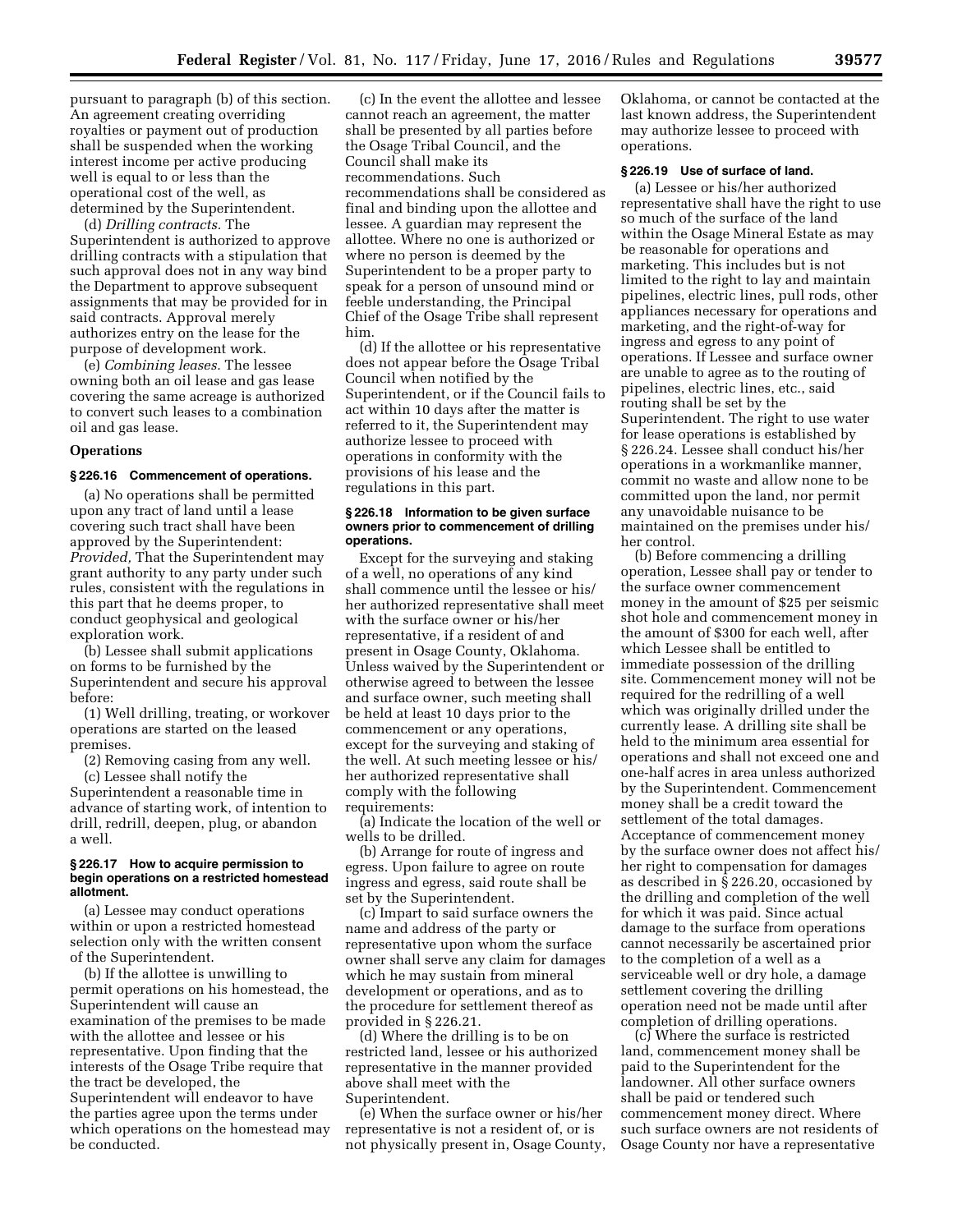located therein, such payment shall be made or tendered to the last known address of the surface owner at least 5 days before commencing drilling operation on any well: *Provided,* That should lessee be unable to reach the owner of the surface of the land for the purpose of tendering the commencement money or if the owner of the surface of the land shall refuse to accept the same, lessee shall deposit such amount with the Superintendent by check payable to the Bureau of Indian Affairs. The superintendent shall thereupon advise the owner of the surface of the land by mail at his last known address that the commencement money is being held for payment to him upon his written request.

(d) Lessee shall also pay fees for tank sites not exceeding 50 feet square at the rate of \$100 per tank site or other vessel: *Provided,* That no payment shall be due for a tank temporarily set on a well location site for drilling, completing, or testing. The sum to be paid for a tank occupying more than 50 feet square shall be agreed upon between the surface owner and lessee or, on failure to agree, the same shall be determined by arbitration as provided by § 226.21.

#### **§ 226.20 Settlement of damages claimed.**

(a) Lessee or his authorized representative or geophysical permittee shall pay for all damages to growing crops, any improvements on the lands, and all other surface damages as may be occasioned by operations. Commencement money shall be a credit toward the settlement of the total damages occasioned by the drilling and completion of the well for which it was paid. Such damages shall be paid to the owner of the surface and by him apportioned among the parties interested in the surface, whether as owner, surface lessee, or otherwise, as the parties may mutually agree or as their interests may appear. If lessee or his authorized representative and surface owner are unable to agree concerning damages, the same shall be determined by arbitration. Nothing herein contained shall be construed to deny any party the right to file an action in a court of competent jurisdiction if he is dissatisfied with the amount of the award.

(b) Surface owners shall notify their lessees or tenants of the regulations in this part and of the necessary procedure to follow in all cases of alleged damages. If so authorized in writing, surface lessees or tenants may represent the surface owners.

(c) In settlement of damages on restricted land all sums due and payable shall be paid to the Superintendent for

credit to the account of the Indian entitled thereto. The Superintendent will make the apportionment between the Indian landowner or owners and surface Lessee of record.

(d) Any person claiming an interest in any leased tract or in damages thereto, must furnish to the Superintendent a statement in writing showing said claimed interest. Failure to furnish such statement shall constitute a waiver of notice and estop said person from claiming any part of such damages after the same shall have been disbursed.

## **§ 226.21 Procedure for settlement of damages claimed.**

Where the surface owner or his lessee suffers damage due to the oil and gas operations and/or marketing of oil or gas by lessee or his authorized representative, the procedure for recovery shall be as follows:

(a) The party or parties aggrieved shall, as soon as possible after the discovery of any damages, serve written notice to Lessee or his authorized representative as provided by § 226.18. Written notice shall contain the nature and location of the alleged damages, the date of occurrence, the names of the party or parties causing said damages, and the amount of damages. It is not intended by this requirement to limit the time within which action may be brought in the courts to less than the 90 day period allowed by section 2 of the Act of March 2, 1929 (45 Stat. 1478, 1479).

(b) If the alleged damages are not adjusted at the time of such notice, Lessee or his authorized representative shall try to adjust the claim with the party or parties aggrieved within 20 days from receipt of the notice. If the claimant is the owner of restricted property and a settlement results, a copy of the settlement agreement shall be filed with the Superintendent. If the settlement agreement is approved by the Superintendent, payment shall be made to the Superintendent for the benefit of said claimant.

(c) If the parties fail to adjust the claim within the 20 days specified, then within 10 days thereafter each of the interested parties shall appoint an arbitrator who immediately upon their appointment shall agree upon a third arbitrator. If the two arbitrators shall fail to agree upon a third arbitrator within 10 days, they shall immediately notify the parties in interest. If said parties cannot agree upon a third arbitrator within 5 days after receipt of such notice, the Superintendent shall appoint the third arbitrator.

(d) As soon as the third arbitrator is appointed, the arbitrators shall meet;

hear the evidence and arguments of the parties; and examine the lands, crops, improvements, or other property alleged to have been injured. Within 10 days they shall render their decision as to the amount of the damage due. The arbitrators shall be disinterested persons. The fees and expenses of the third arbitrator shall be borne equally by the claimant and Lessee or his authorized representative. Each Lessee or his authorized representative and claimant shall pay the fee and expenses for the arbitrator appointed by him.

(e) When an act of an oil or gas lessee or his authorized representative results in injury to both the surface owner and his lessee, the parties aggrieved shall join in the appointment of an arbitrator. Where the injury complained of is chargeable to one or more oil or gas Lessee, or his authorized representative, such lessee or said representative shall join in the appointment of an arbitrator.

(f) Any two of the arbitrators may make a decision as to the amount of damage due. The decision shall be in writing and shall be served forthwith upon the parties in interest. Each party shall have 90 days from the date the decision is served in which to file an action in a court of competent jurisdiction. If no such action is filed within said time and the award is against Lessee or his/her authorized representative, he/she shall pay the same, together with interest at an annual rate established for the Internal Revenue Service from date of award, within 10 days after the expiration of said period for filing an action.

(g) Lessee or his authorized representative shall file with the Superintendent a report on each settlement agreement, setting out the nature and location of the damage, date, and amount of the settlement, and any other pertinent information.

#### **§ 226.22 Prohibition of pollution.**

(a) All operators, contractors, drillers, service companies, pipe pulling and salvaging contractors, or other persons, shall at all times conduct their operations and drill, equip, operate, produce, plug and abandon all wells drilled for oil or gas, service wells or exploratory wells (including seismic, core and stratigraphic holes) in a manner that will prevent pollution and the migration of oil, gas, salt water or other substance from one stratum into another, including any fresh water bearing formation.

(b) Pits for drilling mud or deleterious substance used in the drilling, completion, recompletion, or workover of any well shall be constructed and maintained to prevent pollution of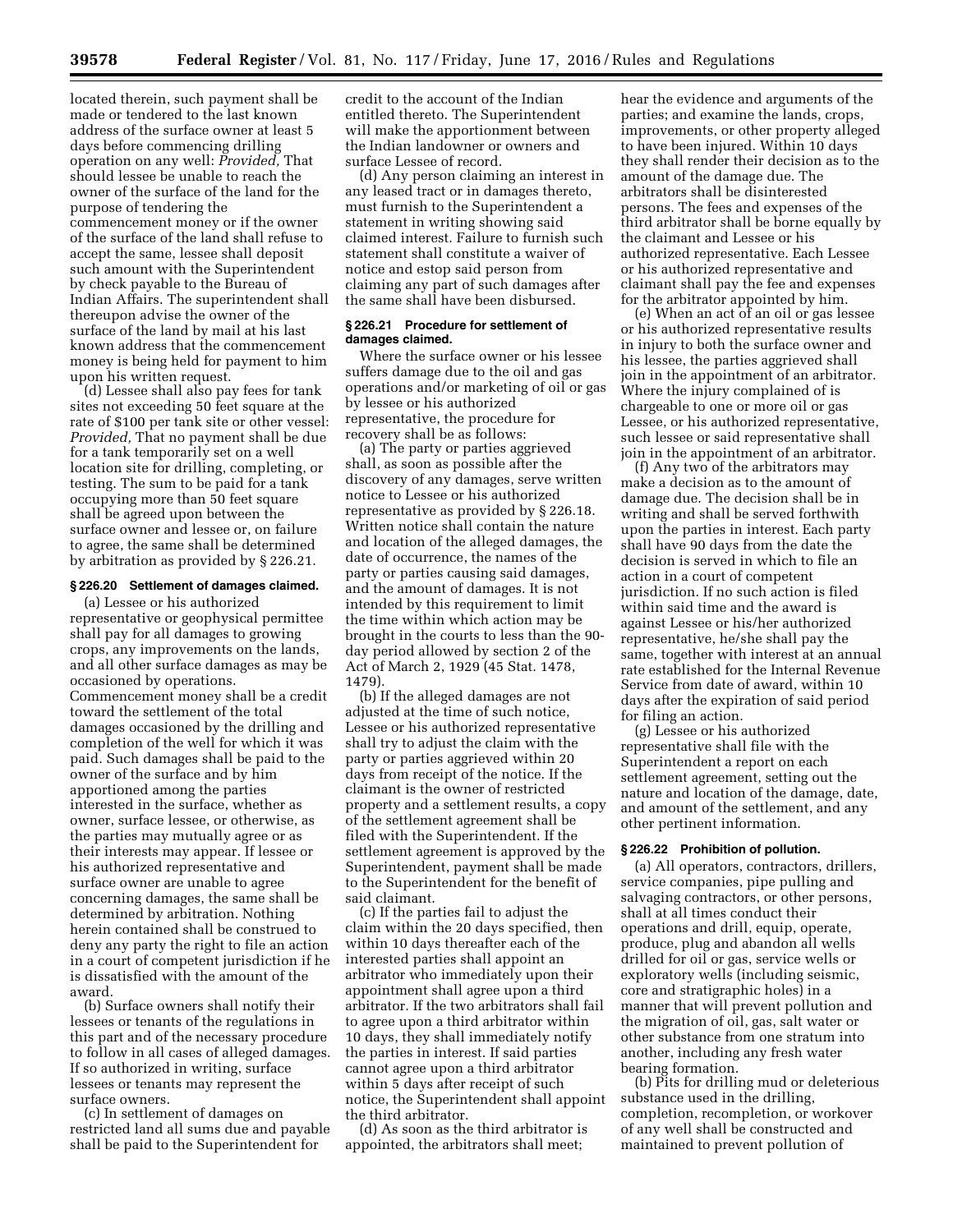surface and subsurface fresh water. These pits shall be enclosed with a fence of at least four strands of barbed wire, or an approved substitute, stretched taut to adequately braced corner posts, unless the surface owner, user, or the Superintendent gives consent to the contrary. Immediately after completion of operations, pits shall be emptied and leveled unless otherwise requested by surface owner or user.

(c) Drilling pits shall be adequate to contain mud and other material extracted from wells and shall have adequate storage to maintain a supply of mud for use in emergencies.

(d) No earthen pit, except those used in the drilling, completion, recompletion or workover of a well, shall be constructed, enlarged, reconstructed or used without approval of the Superintendent. Unlined earthen pits shall not be used for the continued storage of salt water or other deleterious substances.

(e) Deleterious fluids other than fresh water drilling fluids used in drilling or workover operations, which are displaced or produced in well completion or stimulation procedures, including but not limited to fracturing, acidizing, swabbing, and drill stem tests, shall be collected into a pit lined with plastic of at least 30 mil or a metal tank and maintained separately from above-mentioned drilling fluids to allow for separate disposal.

#### **§ 226.23 Easements for wells off leased premises.**

The Superintendent, with the consent of the Osage Tribal Council, may grant commercial and noncommercial easements for wells off the leased premises to be used for purposes associated with oil and gas production. Rental payable to the Osage Tribe for such easements shall be an amount agreed to by Grantee and the Osage Tribal Council subject to the approval of the Superintendent. Grantee shall be responsible for all damages resulting from the use of such wells and settlement therefor shall be made as provided in § 226.21.

## **§ 226.24 Lessee's use of water.**

Lessee or his contractor may, with the approval of the Superintendent, use water from streams and natural water courses to the extent that same does not diminish the supply below the requirements of the surface owner from whose land the water is taken. Similarly, Lessee or his contractor may use water from reservoirs formed by the impoundment of water from such streams and natural water courses,

provided such use does not exceed the quantity to which they originally would have been entitled had the reservoirs not been constructed. Lessee or his contractor may install necessary lines and other equipment within the Osage Mineral Estate to obtain such water. Any damage resulting from such installation shall be settled as provided in § 226.21.

## **§ 226.25 Gas well drilled by oil lessees and vice versa.**

Prior to drilling, the oil or gas lessee shall notify the other lessees of his/her intent to drill. When an oil lessee in drilling a well encounters a formation or zone having indications of possible gas production, or the gas lessee in drilling a well encounters a formation or zone having indication of possible oil production, he/she shall immediately notify the other lessee and the Superintendent. Lessee drilling the well shall obtain all information which a prudent operator utilizes to evaluate the productive capability of such formation or zone.

(a) *Gas well to be turned over to gas lessee.* If the oil lessee drills a gas well, he/she shall, without removing from the well any of the casing or other equipment, immediately shut the well in and notify the gas lessee and the Superintendent. If the gas lessee does not, within 45 days after receiving notice and cost of drilling, elect to take over such well and reimburse the oil lessee the cost of drilling, including all damages paid and the cost in-place of casing, tubing, and other equipment, the oil lessee shall immediately confine the gas to the original stratum. The disposition of such well and the production therefrom shall then be subject to the approval of the Superintendent. In the event the oil lessee and gas lessee cannot agree on the cost of the well, such cost shall be apportioned between the oil and gas lessee by the Superintendent. If such apportionment is not accepted, the well shall be plugged by the oil and gas lessee who drilled the well.

(b) Oil well to be turned over to oil lessee. If the gas lessee drills an oil well, he/she must immediately, without removing from the well any of the casing or other equipment, notify the oil lessee and the superintendent.

(1) If the oil lessee does not, within 45 days after receipt of notice and cost of drilling, elect to take over the well, he/ she must immediately notify the gas lessee. From that point, the superintendent must approve the disposition of the well, and any gas produced from it.

(2) If the oil lessee chooses to take over the well, he/she must pay to the gas lessee:

(i) The cost of drilling the well, including all damages paid; and

(ii) The cost in place of casing and other equipment.

(3) If the oil lessee and the gas lessee cannot agree on the cost of the well, the superintendent will apportion the cost between the oil and gas lessees. If the lessees do not accept the apportionment, the oil or gas lessee who drilled the well must plug the well.

(c) *Lands not leased.* If the gas lessee shall drill an oil well upon lands not leased for oil purposes or vice versa, the Superintendent may, until such time as said lands are leased, permit the lessee who drilled the well to operate and market the production therefrom. When said lands are leased, the lessee who drilled and completed the well shall be reimbursed by the oil or gas lessee, for the cost of drilling said well, including all damages paid and the cost in-place of casing, tubing, and other equipment. If the lessee does not elect to take over said well as provided above, the disposition of such well and the production therefrom shall be determined by the Superintendent. In the event the oil lessee and gas lessee cannot agree on the cost of the well, such cost shall be apportioned between the oil and gas lessee by the Superintendent. If such apportionment is not accepted, the well shall be plugged by the oil and gas lessee who drilled the well.

### **§ 226.26 Determining cost of well.**

The term ''cost of drilling'' as applied where one lessee takes over a well drilled by another, shall include all reasonable, usual, necessary, and proper expenditures. A list of expenses mentioned in this section shall be presented to proposed purchasing lessee within 10 days after the completion of the well. In the event of a disagreement between the parties as to the charges assessed against the well that is to be taken over, such charges shall be determined by the Superintendent.

#### **§ 226.27 Gas for operating purposes and tribal use.**

(a) *Gas to be furnished oil lessee.*  Lessee of a producing gas lease shall furnish the oil lessee sufficient gas for operating purposes at a rate to be agreed upon, or on failure to agree the rate shall be determined by the Superintendent: *Provided,* That the oil lessee shall at his own expense and risk, furnish and install the necessary connections to the gas lessee's well or pipeline. All such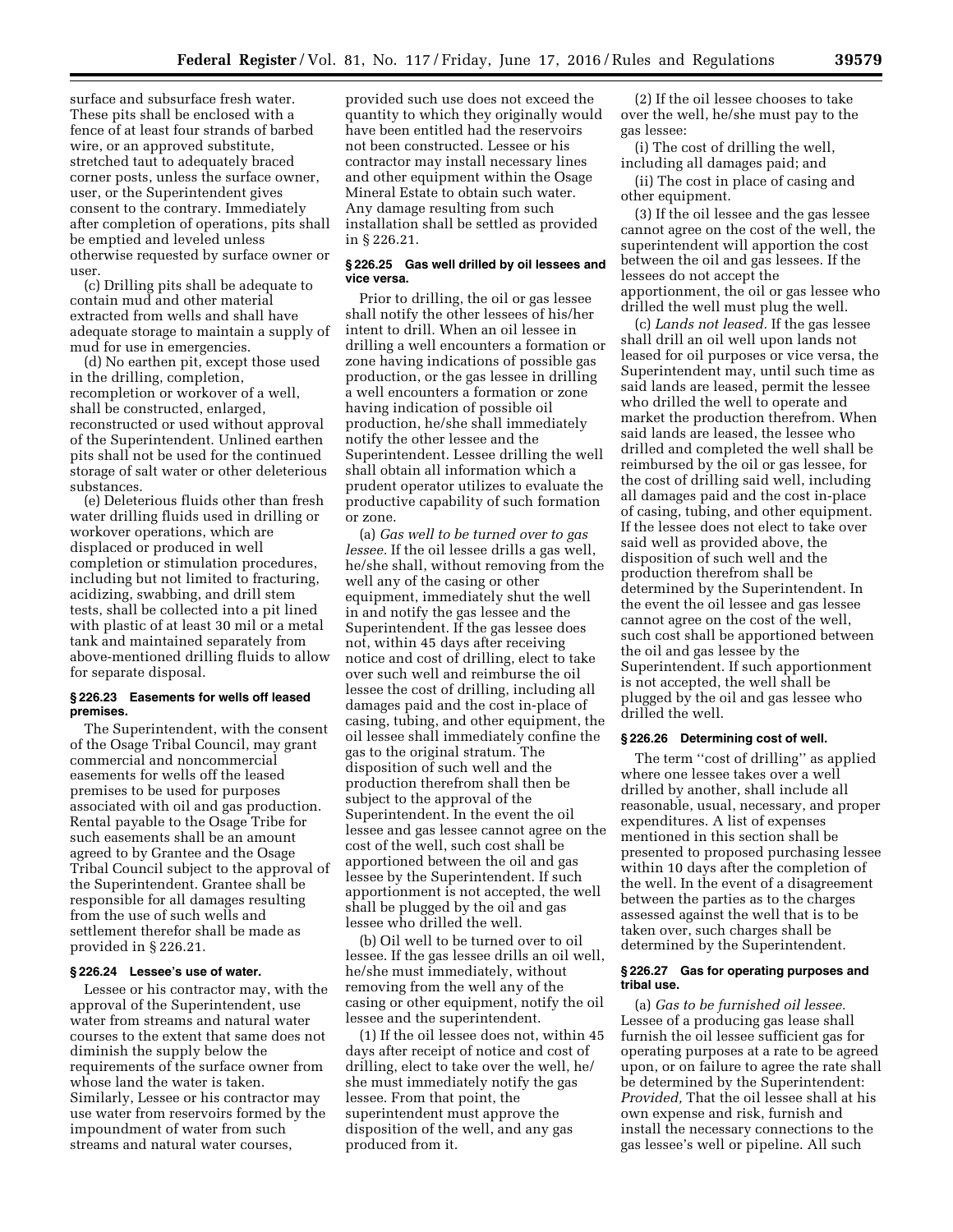connections shall be reported in writing to the Superintendent.

(b) *Use of gas by Osage Tribe.* (1) Gas from any well or wells shall be furnished any Tribal-owned building or enterprise at a rate not to exceed the price less royalty being received or offered by a gas purchaser: *Provided,*  That such requirement shall be subject to the determination by the Superintendent that gas in sufficient quantities is available above that needed for lease operation and that no waste would result. In the absence of a gas purchaser the rate to be paid by the Osage Tribe shall be determined by the Superintendent based on prices being paid by purchasers in the Osage Mineral Estate. The Osage Tribe is to furnish all necessary material and labor for such connection with Lessee's gas system. The use of such gas shall be at the risk of the Osage Tribe at all times.

(2) Any member of the Osage Tribe residing in Osage County and outside a corporate city is entitled to the use at his own expense of not to exceed 400,000 cubic feet of gas per calendar year for his principal residence at a rate not to exceed the amount paid by a gas purchaser plus 10 percent: *Provided,*  That such requirement shall be subject to the determination by the Superintendent that gas in sufficient quantities is available above that needed for lease operation and that no waste would result. In the absence of a gas purchaser the amount to be paid by the Tribal member shall be determined by the Superintendent. Gas to Tribal members is not royalty free. The Tribal member is to furnish all necessary material and labor for such connection to Lessee's gas system, and shall maintain his own lines. The use of such gas shall be at the risk of the Tribal member at all times.

(3) Gas furnished by Lessee under paragraphs (b)(1) and (2) of this section may be terminated only with the approval of the Superintendent. Written application for termination must be made to the Superintendent showing justification.

#### **Cessation of Operations**

# **§ 226.28 Shutdown, abandonment, and plugging of wells.**

No productive well shall be abandoned until its lack for further profitable production of oil and/or gas has been demonstrated to the satisfaction of the Superintendent. Lessee shall not shut down, abandon, or otherwise discontinue the operation or use of any well for any purpose without the written approval of the Superintendent. All applications for

such approval shall be submitted to the Superintendent on forms furnished by him/her.

(a) Application for authority to permanently shut down or discontinue use or operation of a well shall set forth justification, probable duration the means by which the well bore is to be protected, and the contemplated eventual disposition of the well. The method of conditioning such well shall be subject to the approval of the Superintendent.

(b) Prior to permanent abandonment of any well, the oil lessee or the gas lessee, as the case may be, shall offer the well to the other for his recompletion or use under such terms as may be mutually agreed upon but not in conflict with the regulations. Failure of the Lessee receiving the offer to reply within 10 days after receipt thereof shall be deemed as rejection of the offer. If, after indicating acceptance, the two parties cannot agree on the terms of the offer within 30 days, the disposition of such well shall be determined by the Superintendent.

(c) The Superintendent is authorized to shut in a lease when the lessee fails to comply with the terms of the lease, the regulations, and/or orders of the Superintendent.

## **§ 226.29 Disposition of casings and other improvements.**

(a) Upon termination of lease, permanent improvements, unless otherwise provided by written agreement with the surface owner and filed with the Superintendent, shall remain a part of said land and become the property of the surface owner upon termination of the lease, other than by cancellation. Exceptions include personal property not limited to tools, tanks, pipelines, pumping and drilling equipment, derricks, engines, machinery, tubing, and the casings of all wells: Provided, That when any lease terminates, all such personal property shall be removed the word ''terminates''; and in the last sentence of the paragraph, within 90 days or such reasonable extension of time as may be granted by the Superintendent. Otherwise, the ownership of all casings shall revert to Lessor and all other personal property and permanent improvements to the surface owner. Nothing herein shall be construed to relieve lessee of responsibility for removing any such personal property or permanent improvements from the premises if required by the Superintendent and restoring the premises as nearly as practicable to the original state.

(b) Upon cancellation of lease. When there has been a cancellation for cause, Lessor shall be entitled and authorized to take immediate possession of the lease premises and all permanent improvements and all other equipment necessary for the operation of the lease.

(c) Wells to be abandoned shall be promptly plugged as prescribed by the Superintendent. Applications to plug shall include a statement affirming compliance with § 226.28(b) and shall set forth reasons for plugging, a detailed statement of the proposed work including kind, location, and length of plugs (by depth), plans for mudding and cementing, testing, parting and removing casing, and any other pertinent information: *Provided,* That the Superintendent may give oral permission and instructions pending receipt of a written application to plug a newly drilled hole. Lessee shall remit a fee of \$15 with each written application for authority to plug a well. This fee will be refunded if permission is not granted.

(d) Lessee shall plug and fill all dry or abandoned wells in a manner to confine the fluid in each formation bearing fresh water, oil, gas, salt water, and other minerals, and to protect it against invasion of fluids from other sources. Mud-laden fluid, cement, and other plugs shall be used to fill the hole from bottom to top: *Provided,* That if a satisfactory agreement is reached between Lessee and the surface owner, subject to the approval of the Superintendent, Lessee may condition the well for use as a fresh water well and shall so indicate on the plugging record. The manner in which plugging material shall be introduced and the type of material so used shall be subject to the approval of the Superintendent. Within 10 days after plugging, Lessee shall file with the Superintendent a complete report of the plugging of each well. When any well is plugged and abandoned, Lessee shall, within 90 days, clean up the premises around such well to the satisfaction of the Superintendent.

#### **Requirements of Lessees**

#### **§ 226.30 Lessees subject to Superintendent's orders; books and records open to inspection.**

Lessee shall comply with all orders or instructions issued by the Superintendent. The Superintendent or his representative may enter upon the leased premises for the purpose of inspection. Lessee shall keep a full and correct account of all operations, receipts, and disbursements and make reports thereof, as required. Lessee's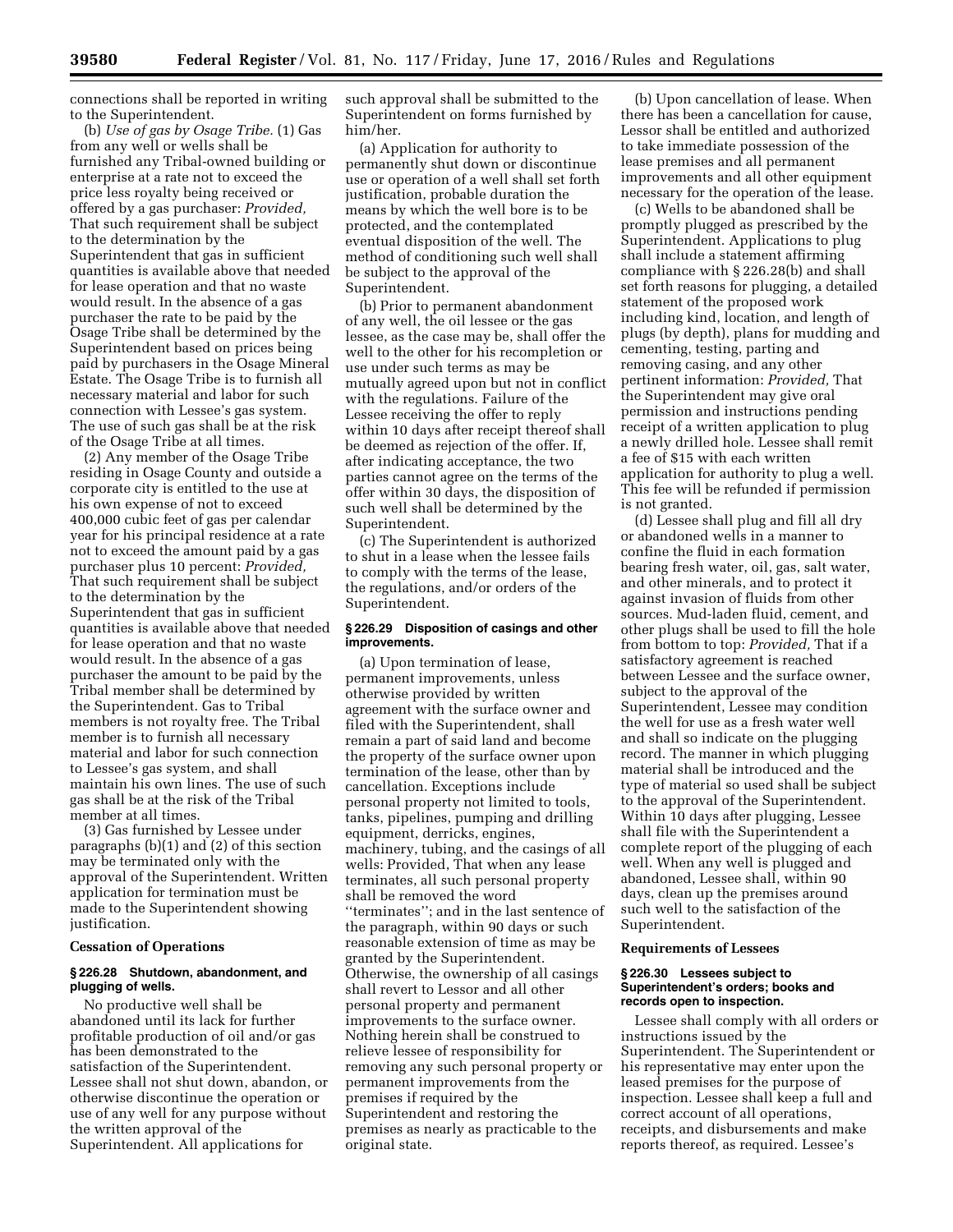books and records shall be available to the Superintendent for inspection.

#### **§ 226.31 Lessee's process agents.**

(a) Before actual drilling or development operations are commenced on leased lands, Lessee or Assignee, if not a resident of the State of Oklahoma, shall appoint a local or resident representative within the State of Oklahoma on whom the Superintendent may serve notice or otherwise communicate in securing compliance with the regulations in this part, and shall notify the Superintendent of the name and post office address of the representative appointed.

(b) Where several parties own a lease jointly, one representative or agent shall be designated whose duties shall be to act for all parties concerned. Designation of such representative should be made by the party in charge of operations.

(c) In the event of the incapacity or absence from the State of Oklahoma of such designated local or resident representative, Lessee shall appoint a substitute to serve in his stead. In the absence of such representative or appointed substitute, any employee of Lessee upon the leased premises or person in charge of drilling or related operations thereon shall be considered the representative of Lessee for the purpose of service of orders or notices as herein provided.

## **§ 226.32 Well records and reports.**

(a) Lessee shall keep accurate and complete records of the drilling, redrilling, deepening, repairing, treating, plugging, or abandonment of all wells. These records shall show all the formations penetrated, the content and character of oil, gas, or water in each formation, and the kind, weight, size, landed depth and cement record of casing used in drilling each well; the record of drill-stem and other bottom hole pressure or fluid sample surveys, temperature surveys, directional surveys, and the like; the materials and procedure used in the treating or plugging of wells or in preparing them for temporary abandonment; and any other information obtained in the course of well operation.

(b) Lessee shall take such samples and make such tests and surveys as may be required by the Superintendent to determine conditions in the well or producing reservoir and to obtain information concerning formations drilled, and shall furnish reports thereof as required by the Superintendent.

(c) Within 10 days after completion of operations on any well, Lessee shall transmit to the Superintendent the

applicable information on forms furnished by the Superintendent; a copy of electrical, mechanical or radioactive log, or other types of survey of the well bore; and core analysis obtained from the well. Lessee shall also submit other reports and records of operations as may be required and in the manner and form prescribed by the Superintendent.

(d) Lessee shall measure production of oil, gas, and water from individual wells at reasonably frequent intervals to the satisfaction of the Superintendent.

(e) Upon request and in the manner and form prescribed by the Superintendent, Lessee shall furnish a plat showing the location, designation, and status of all wells on the leased lands, together with such other pertinent information as the Superintendent may require.

## **§ 226.33 Line drilling.**

Lessee shall not drill within 300 feet of boundary line of leased lands, nor locate any well or tank within 200 feet of any public highway, any established watering place, or any building used as a dwelling, granary, or barn, except with the written permission of the Superintendent. Failure to obtain advance written permission from the Superintendent shall subject lessee to cancellation of his/her lease and/or plugging of the well.

## **§ 226.34 Wells and tank batteries to be marked.**

Lessee shall clearly and permanently mark all wells and tank batteries in a conspicuous place with number, legal description, operator, and telephone number, and shall take all necessary precautions to preserve these markings.

# **§ 226.35 Formations to be protected.**

Lessee shall, to the satisfaction of the Superintendent, take all proper precautions and measures to prevent damage or pollution of oil, gas, fresh water, or other mineral bearing formations.

## **§ 226.36 Control devices.**

In drilling operations in fields where high pressures, lost circulation, or other conditions exist which could result in blowouts, lessee shall install an approved gate valve or other controlling device which is in proper working condition for use until the well is completed. At all times preventative measures must be taken in all well operations to maintain proper control of subsurface strata.

# **§ 226.37 Waste of oil and gas.**

Lessee shall conduct all operations in a manner that will prevent waste of oil and gas and shall not wastefully utilize

oil or gas. The Superintendent shall have the authority to impose such requirements as he deems necessary to prevent waste of oil and gas and to promote the greatest ultimate recovery of oil and gas. Waste as applied herein includes, but is not limited to, the inefficient excessive or improper use or dissipation of reservoir energy which would reasonably reduce or diminish the quantity of oil or gas that might ultimately be produced, or the unnecessary or excessive surface loss or destruction, without beneficial use, of oil and/or gas.

## **§ 226.38 Measuring and storing oil.**

All production run from the lease shall be measured according to methods and devices approved by the Superintendent. Facilities suitable for containing and measuring accurately all crude oil produced from the wells shall be provided by Lessee and shall be located on the leasehold unless otherwise approved by the Superintendent. Lessee shall furnish to the Superintendent a copy of 100 percent capacity tank table for each tank. Meters and installations for measuring oil must be approved, and tests of their accuracy shall be made when directed by the Superintendent.

#### **§ 226.39 Measurement of gas.**

All gas, required to be measured, shall be measured by meter (preferably of the orifice meter type) unless otherwise agreed to by the Superintendent. All gas meters must be approved by the Superintendent and installed at the expense of Lessee or purchaser at such places as may be agreed to by the Superintendent. For computing the volume of all gas produced, sold or subject to royalty, the standard of pressure shall be 14.65 pounds to the square inch, and the standard of temperature shall be 60 degrees F. All measurements of gas shall be adjusted by computation to these standards, regardless of the pressure and temperature at which the gas was actually measured, unless otherwise authorized in writing by the Superintendent.

## **§ 226.40 Use of gas for lifting oil.**

Lessee shall not use natural gas from a distinct or separate stratum for the purpose of flowing or lifting the oil, except where said Lessee has an approved right to both the oil and the gas, and then only with the approval of the Superintendent of such use and of the manner of its use.